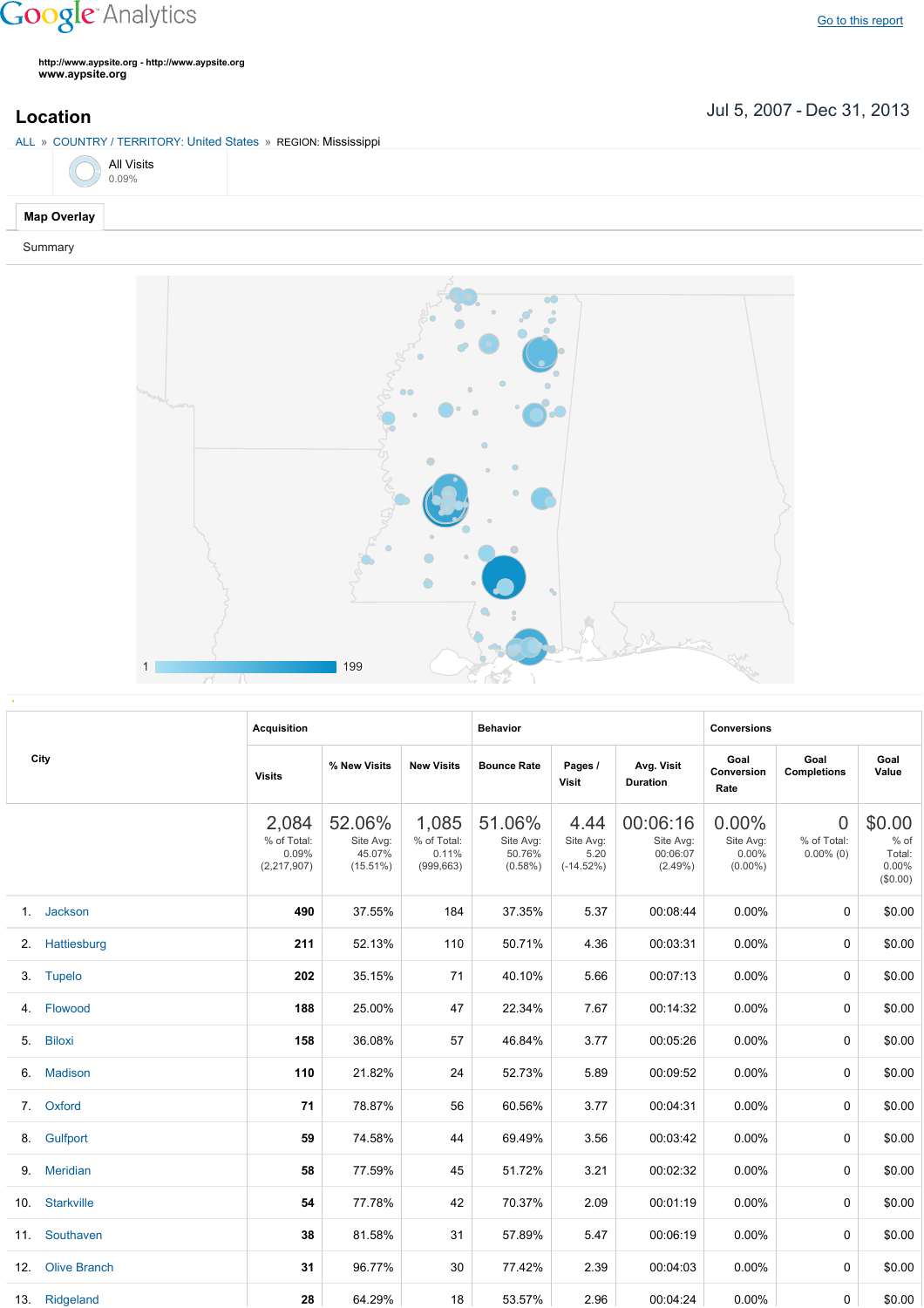|     | 14. Collins                      | 23             | 91.30%  | 21             | 91.30%  | 1.09  | 00:00:04 | 0.00%    | 0           | \$0.00 |
|-----|----------------------------------|----------------|---------|----------------|---------|-------|----------|----------|-------------|--------|
|     | 15. Greenwood                    | 20             | 80.00%  | 16             | 90.00%  | 1.10  | 00:00:17 | 0.00%    | 0           | \$0.00 |
| 16. | <b>Ocean Springs</b>             | 19             | 68.42%  | 13             | 78.95%  | 2.11  | 00:01:50 | $0.00\%$ | 0           | \$0.00 |
|     | 17. Long Beach                   | 18             | 72.22%  | 13             | 72.22%  | 3.00  | 00:02:09 | 0.00%    | 0           | \$0.00 |
|     | 18. Mississippi State University | 17             | 100.00% | 17             | 64.71%  | 1.41  | 00:00:05 | $0.00\%$ | $\mathbf 0$ | \$0.00 |
|     | 19. Richland                     | 17             | 88.24%  | 15             | 88.24%  | 1.76  | 00:00:36 | $0.00\%$ | 0           | \$0.00 |
|     | 20. Greenville                   | 16             | 87.50%  | 14             | 100.00% | 1.00  | 00:00:00 | $0.00\%$ | 0           | \$0.00 |
|     | 21. Columbus                     | 15             | 100.00% | 15             | 86.67%  | 1.47  | 00:00:41 | $0.00\%$ | 0           | \$0.00 |
|     | 22. Vicksburg                    | 15             | 73.33%  | 11             | 66.67%  | 1.60  | 00:01:36 | 0.00%    | 0           | \$0.00 |
|     | 23. Natchez                      | 11             | 100.00% | 11             | 90.91%  | 1.09  | 00:00:32 | $0.00\%$ | 0           | \$0.00 |
|     | 24. Laurel                       | 10             | 100.00% | 10             | 100.00% | 1.00  | 00:00:00 | 0.00%    | 0           | \$0.00 |
| 25. | Picayune                         | 10             | 70.00%  | 7              | 100.00% | 1.00  | 00:00:00 | 0.00%    | 0           | \$0.00 |
| 26. | <b>Brandon</b>                   | 9              | 88.89%  | 8              | 77.78%  | 1.78  | 00:02:03 | 0.00%    | 0           | \$0.00 |
| 27. | Clinton                          | 9              | 66.67%  | 6              | 55.56%  | 3.56  | 00:05:23 | $0.00\%$ | 0           | \$0.00 |
| 28. | Senatobia                        | 9              | 88.89%  | 8              | 77.78%  | 1.22  | 00:01:03 | 0.00%    | 0           | \$0.00 |
|     | 29. Yazoo City                   | 9              | 100.00% | 9              | 44.44%  | 1.67  | 00:01:21 | $0.00\%$ | 0           | \$0.00 |
| 30. | <b>Brookhaven</b>                | 8              | 75.00%  | 6              | 75.00%  | 2.25  | 00:06:49 | $0.00\%$ | 0           | \$0.00 |
|     | 31. McComb                       | 8              | 50.00%  | 4              | 62.50%  | 1.75  | 00:00:31 | $0.00\%$ | 0           | \$0.00 |
| 32. | <b>New Albany</b>                | 8              | 87.50%  | $\overline{7}$ | 50.00%  | 2.00  | 00:04:58 | $0.00\%$ | 0           | \$0.00 |
|     | 33. Batesville                   | $\overline{7}$ | 85.71%  | 6              | 57.14%  | 1.86  | 00:00:37 | $0.00\%$ | 0           | \$0.00 |
|     | 34. Corinth                      | $\overline{7}$ | 100.00% | $\overline{7}$ | 71.43%  | 1.43  | 00:03:14 | $0.00\%$ | 0           | \$0.00 |
|     | 35. Fulton                       | 5              | 100.00% | 5              | 100.00% | 1.00  | 00:00:00 | $0.00\%$ | 0           | \$0.00 |
| 36. | Gautier                          | 5              | 60.00%  | 3              | 80.00%  | 2.40  | 00:04:15 | $0.00\%$ | 0           | \$0.00 |
|     | 37. Hernando                     | 5              | 100.00% | 5              | 100.00% | 1.00  | 00:00:00 | $0.00\%$ | 0           | \$0.00 |
| 38. | Mendenhall                       | 5              | 60.00%  | 3              | 100.00% | 1.00  | 00:00:00 | $0.00\%$ | 0           | \$0.00 |
| 39. | Pascagoula                       | 5              | 100.00% | 5              | 80.00%  | 2.80  | 00:01:43 | $0.00\%$ | 0           | \$0.00 |
| 40. | Poplarville                      | 5              | 60.00%  | 3              | 40.00%  | 5.80  | 00:01:52 | 0.00%    | 0           | \$0.00 |
|     | 41. Ripley                       | 5              | 80.00%  | 4              | 100.00% | 1.00  | 00:00:00 | $0.00\%$ | 0           | \$0.00 |
|     | 42. West Point                   | 5              | 80.00%  | 4              | 60.00%  | 1.40  | 00:00:13 | 0.00%    | 0           | \$0.00 |
| 43. | Cleveland                        | 4              | 100.00% | 4              | 100.00% | 1.00  | 00:00:00 | 0.00%    | 0           | \$0.00 |
|     | 44. Amory                        | 3              | 100.00% | 3              | 66.67%  | 5.00  | 00:32:30 | $0.00\%$ | 0           | \$0.00 |
| 45. | <b>Bay St. Louis</b>             | 3              | 100.00% | 3              | 66.67%  | 2.67  | 00:06:35 | $0.00\%$ | 0           | \$0.00 |
| 46. | <b>Booneville</b>                | 3              | 100.00% | 3              | 100.00% | 1.00  | 00:00:00 | $0.00\%$ | 0           | \$0.00 |
| 47. | Decatur                          | 3              | 33.33%  | $\mathbf{1}$   | 66.67%  | 1.67  | 00:00:27 | $0.00\%$ | 0           | \$0.00 |
| 48. | Guntown                          | 3              | 100.00% | 3              | 100.00% | 1.00  | 00:00:00 | $0.00\%$ | 0           | \$0.00 |
|     | 49. Horn Lake                    | 3              | 66.67%  | $\overline{a}$ | 100.00% | 1.00  | 00:00:00 | $0.00\%$ | 0           | \$0.00 |
|     | 50. Kiln                         | 3              | 66.67%  | $\overline{a}$ | 66.67%  | 3.33  | 00:04:10 | $0.00\%$ | 0           | \$0.00 |
|     | 51. Shannon                      | 3              | 33.33%  | $\mathbf{1}$   | 0.00%   | 31.33 | 00:44:38 | $0.00\%$ | 0           | \$0.00 |
|     | 52. Winona                       | 3              | 100.00% | 3              | 100.00% | 1.00  | 00:00:00 | $0.00\%$ | 0           | \$0.00 |
|     | 53. (not set)                    | $\mathbf 2$    | 100.00% | 2              | 50.00%  | 1.50  | 00:00:26 | 0.00%    | 0           | \$0.00 |